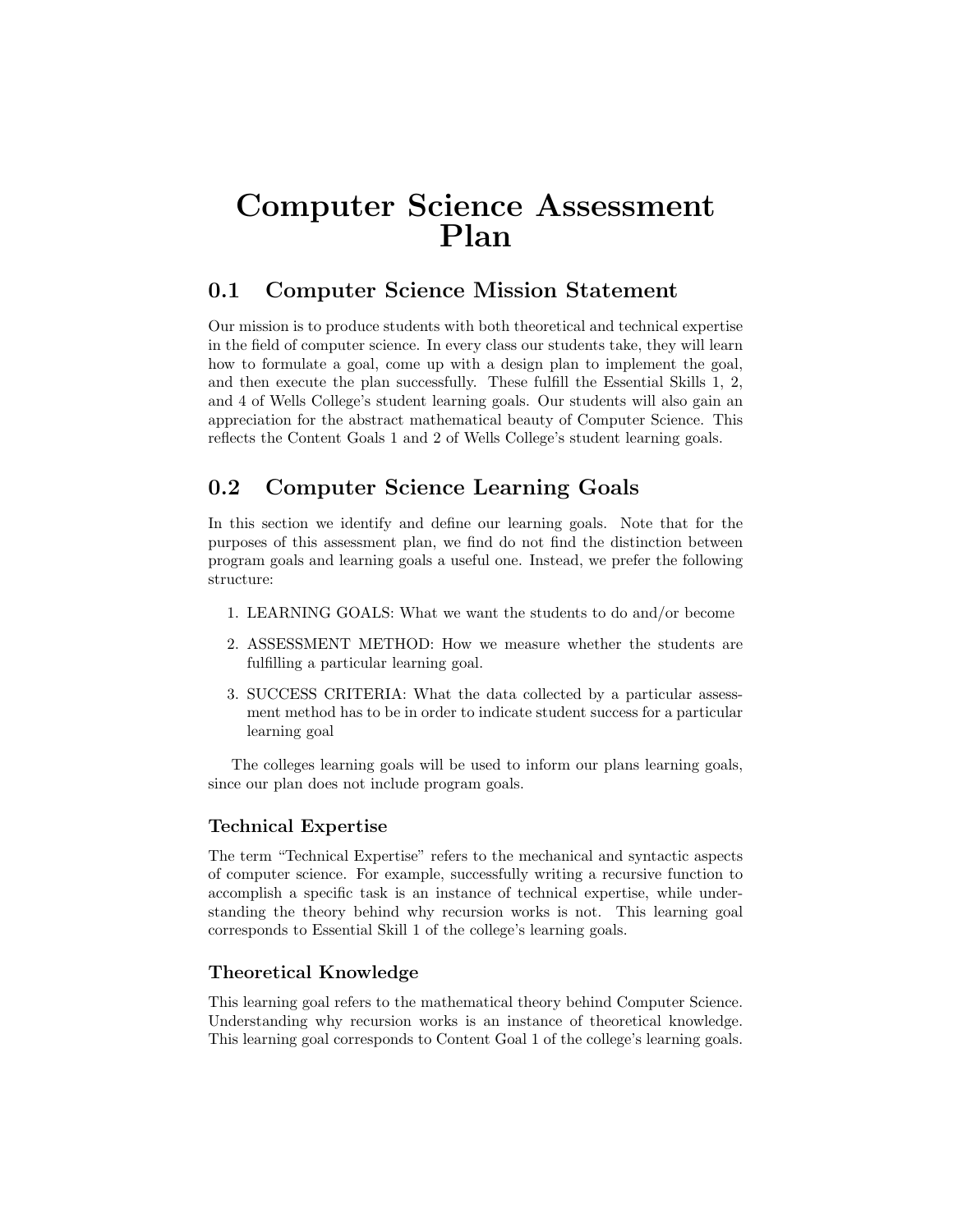#### Design Expertise

Design Expertise can be thought of as the midpoint between technical expertise and theoretical knowledge. Design expertise is the ability to start with an abstract goal and turn it into a specific, practical strategy that can be implemented within the framework of a technological platform. This learning goal corresponds to Essential Skills 1 and 4 of the college's learning goals.

#### Capacity for Self-Driven Learning

In recognition of the fact that the field of computer science is both always changing, this learning goal refers to the ability of students both to independently gain mastery of the skills they learn in the classroom and to seek out and learn beyond the scope of their class assignments.

# 0.3 Program Assessment Plan

In this section we lay out our learning goals, assessment methods, and success criteria in an outline format.

#### I. Goal 1: Technical Expertise

Students will develop proficiency in the "nuts and bolts" skills of various programming languages and technologies. They will be able to recognize which technique is appropriate for a given task and then implement that technique correctly using best practices.

#### A. Assessment Method 1: Testing in CS131, CS132, CS133, CS134

Every class will have multiple midterm exams as well as one final exam. These exams will require students to solve problems individually with no collaboration. Incorrect implementation of solutions will result in lower scores.

#### 1. Success Criteria 1: Exam Grades

We will track students exam grades. Ideally the class average on an exam will fall between 80-90. We recognize that there are other contributors to exam grades than technical expertise: a student might lose points due to "big picture" misunderstandings. So an exam grade below 80 does not necessarily indicate a failure of technical expertise. However, exam grades above 80 do indicate a satisfactory level of technical expertise.

B. Assessment Method 2: Projects Students' projects (in all courses in which projects are assigned) will be graded via two-part rubric that considers both design and technical expertise. We will track the grades for the technical expertise portion.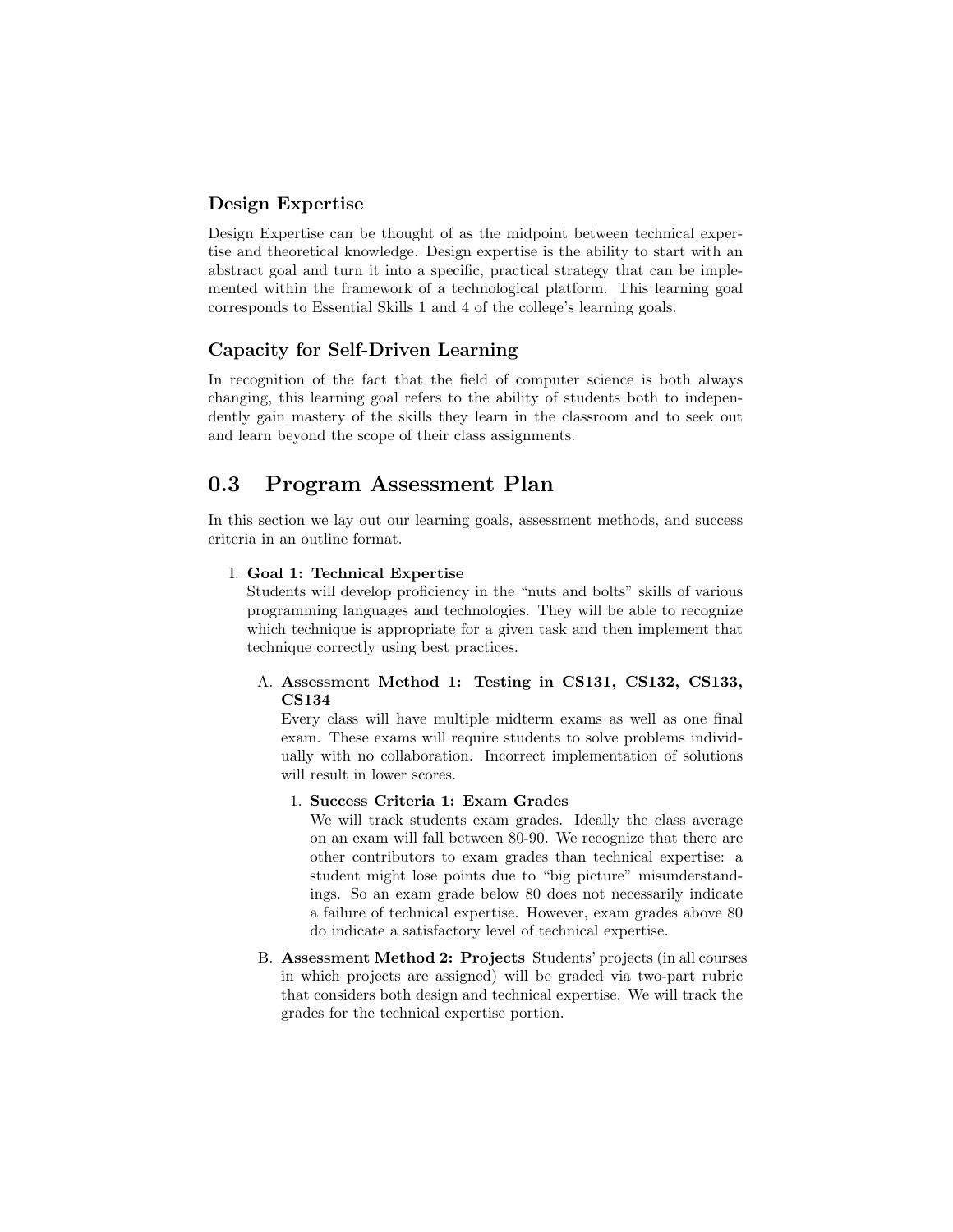- 1. Success Criteria 1: Project Grades An average grade of 80 or above on the technical expertise portion of a project will be considered a success.
- C. Goal 2: Design Expertise Students will develop the ability to make design decisions. When given a (possibly vague) idea for a project, students will be able to write a general design strategy for how to best implement the project idea. They will also be able to criticize, compare, and optimize different design strategies. They will recognize the difference between design and technical expertise.
	- 1. Assessment Method 1: Projects Students' projects (in all courses in which projects are assigned) will be graded via twopart rubric that considers both design and technical expertise. We will track the grades for the design portion.
		- a. Success Criteria 1: Project Grades An average grade of 80 or above on the design portion of a project will be considered a success.
- D. Goal 3: Theoretical Knowledge Students will develop the mathematical and algorithmic theory necessary for an undergraduate level of understanding of computer science.
	- 1. Assessment Method 1: Grades in the Algorithms class.
		- a. Success Criteria 1 An average grade of below B will be considered a failure. An average grade of above 80 is a positive sign, but not necessarily an indication of success.
	- 2. Assessment Method 2 Effective Use of Math Pre-Reqs Certain of our CS courses make heavy use of prerequisite mathematics courses. We qualitatively will assess the extent to which students can successfully leverage their mathematical knowledge in these courses.
		- a. Success Criteria 1: This success criteria is difficult to state quantitatively. By necessity it will be more of an "I know it when I see it" measure.
- E. Goal 4: Capacity for Self Driven Learning Our students will have the ability to independently both learn new knowledge/skills and improve/strengthen the knowledge/skills they learn in class.
	- 1. Assessment Method 1: Performance on External Coding Apps Students will be encouraged to participate in "coding challenge" websites such as CodeWars or LeetCode.
		- a. Success Criteria 1: Tracking Progress We will track student levels of engagement and accomplishment on the above platforms. A successful student will show continuous progress at solving problems. At least %80 of students must succeed to satisfy this success criteria.